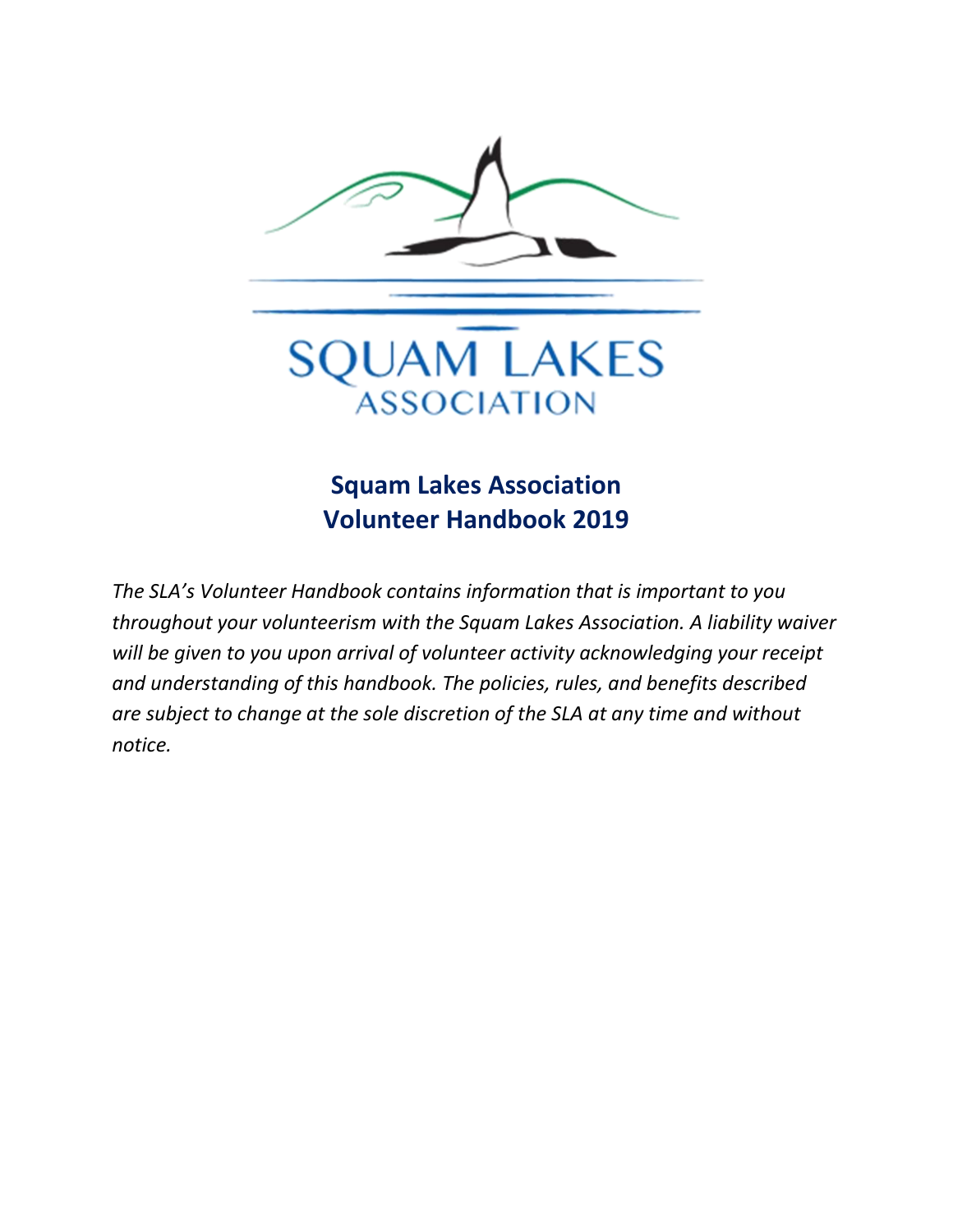# **TABLE OF CONTENTS**

| Responsibilities of All SLA Volunteers  4      |  |
|------------------------------------------------|--|
|                                                |  |
|                                                |  |
|                                                |  |
| Confidentiality and Nondisclosure Policy  10   |  |
|                                                |  |
| Squam Lakes Association Contact Information 12 |  |
|                                                |  |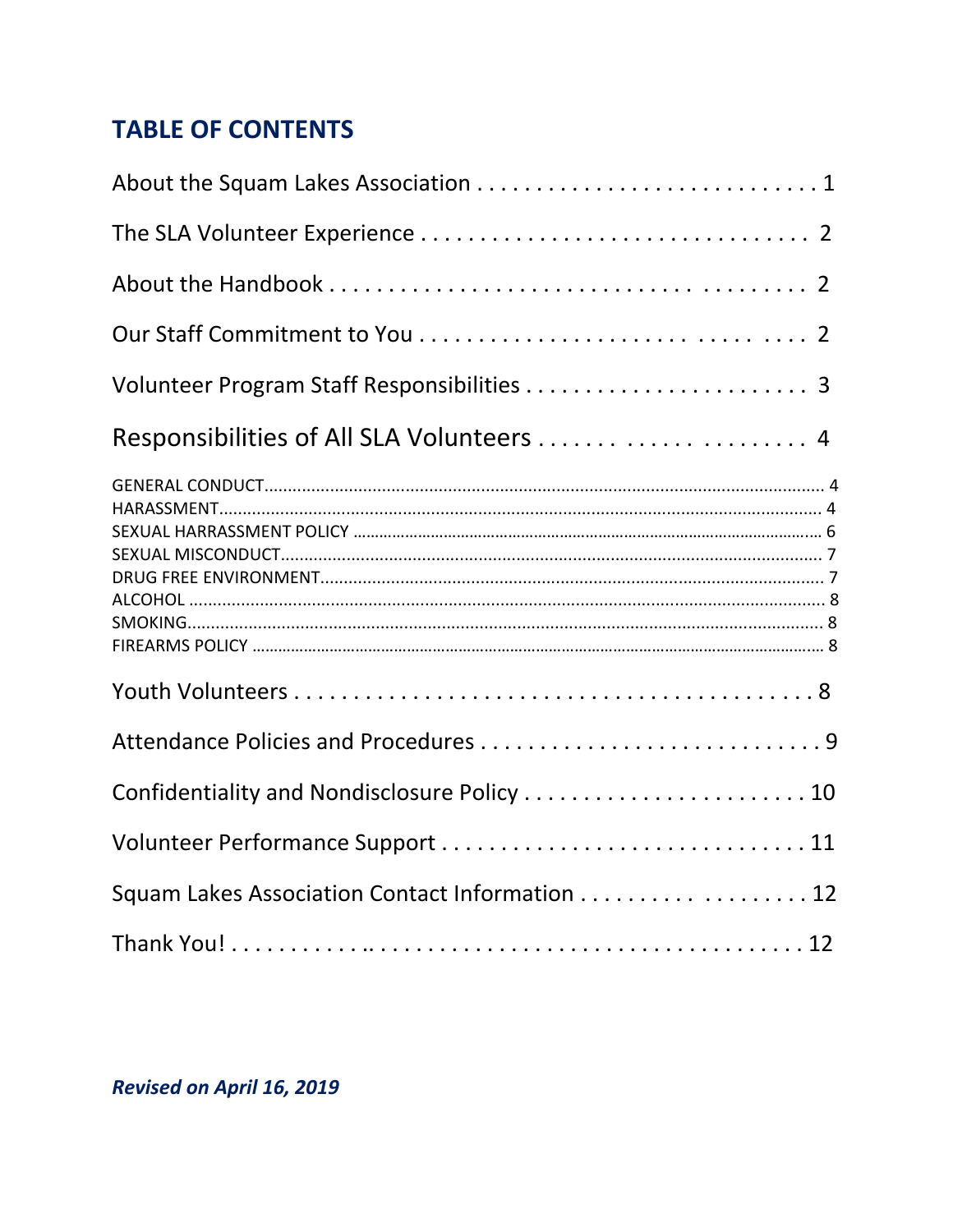## **About the Squam Lakes Association**

The Squam Lakes Association (SLA) is a non-profit conservation organization, located in Holderness, NH. SLA was founded in 1904 and it protects the Squam Lakes Watershed through Conservation, Education, and Access programs. SLA owns Moon and Bowman Islands and manages Chamberlain-Reynolds Memorial Forest, all open to the public for low impact recreation and camping. SLA operates youth and adult educational programs throughout the year, monitors Squam's water quality, manages aquatic and terrestrial invasive species, and maintains over 50 miles of hiking trails.

**SLA's Mission:** The Squam Lakes Association is dedicated to conserving for the public benefit the natural beauty, peaceful character and unique resource values of the lakes and surrounding area. In cooperation with local and state authorities and other conservation organizations, the Association promotes the protection, careful use and shared enjoyment of the lakes, mountains, forests, open spaces and wildlife of the Squam Lakes Region.

Squam Lakes Association 534 US Rt. 3 Holderness, NH 03245 (603) 968-7336 info@squamlakes.org [www.squamlakes.org](http://www.squamlakes.org/)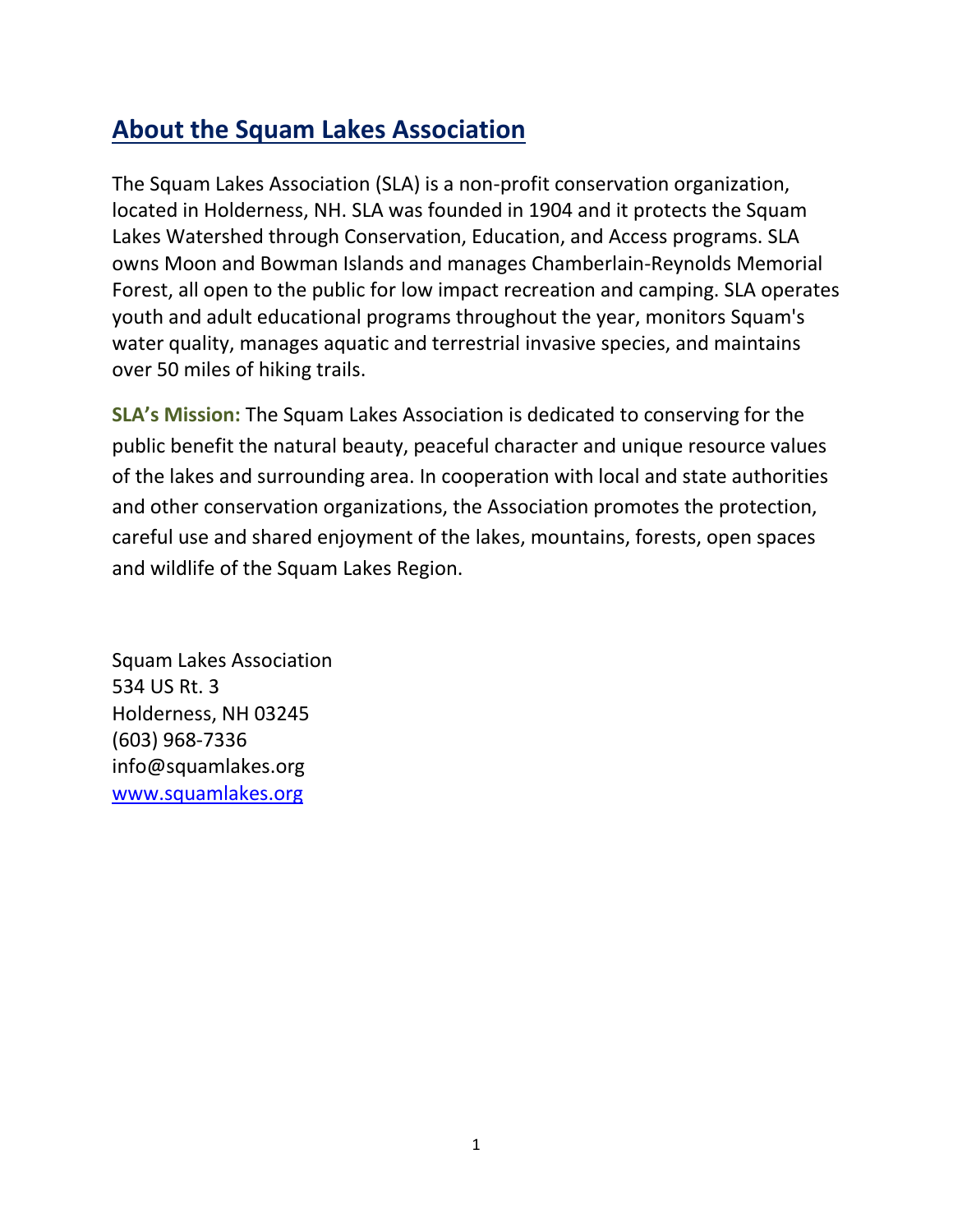# **The SLA Volunteer Experience**

When you volunteer with the Squam Lakes Association, you're giving Squam one of the greatest gifts of all- your time. Whether you are helping to manage our trail network, taking water quality samples from the lake, or assisting in some other way, volunteers play an integral role in advancing the Association's mission to conserve for public benefit the natural beauty, peaceful character and resources of the watershed. For that, everyone here at the SLA is incredibly grateful, especially Squam. We wish you an enjoyable, safe, fulfilling and rewarding volunteer experience!

To learn more about volunteering with the Squam Lakes Association and to ensure an even better volunteer experience, please take a few moments to read through this guide.

## **About the Handbook**

This handbook summarizes many of the Squam Lakes Association's volunteer policies and procedures. All SLA staff members are responsible for administering the policies described in this handbook and would be happy to provide you with further information or clarification if you need it.

The Squam Lakes Association's volunteer manager and their designees may modify, rescind, delete or add to the provisions of this handbook at any time. If changes are made, we will be sure to notify you as soon as possible.

Nothing in this handbook creates a contractual relationship or employee relationship between you (the volunteer) and the Squam Lakes Association.

## **Our Staff Commitment to You**

The staff members at the Squam Lakes Association truly appreciate your service and your dedication to protect the Squam Lakes Watershed, and we want to make sure you have a wonderful and enjoyable experience. So, we strive to: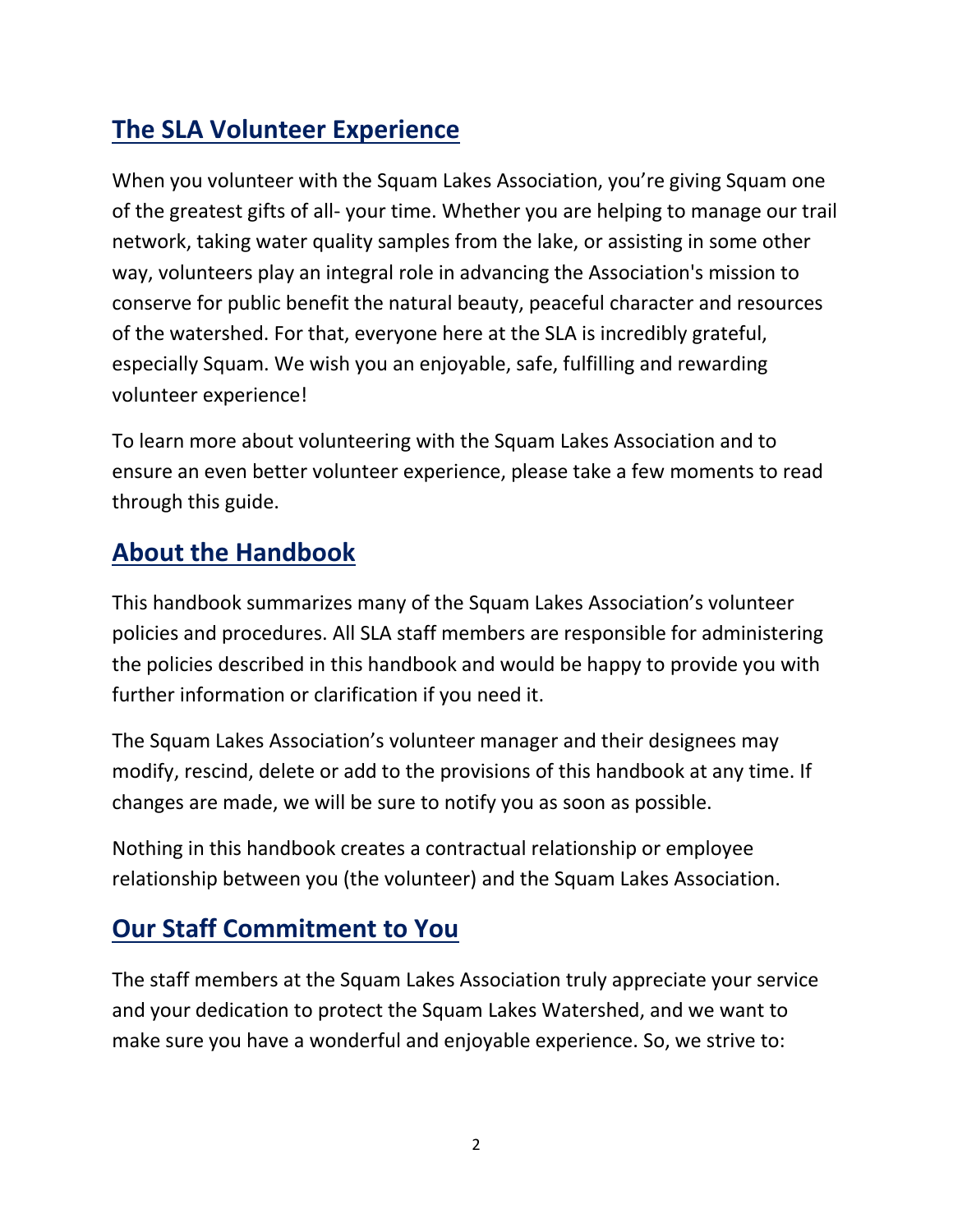- 1. Provide you with adequate information, training and assistance so you can be successful in your volunteer position.
- 2. Provide you with guidance, goals, and feedback.
- 3. Respect your skills, dignity and individual needs.
- 4. Be open-minded and receptive to your comments and suggestions.
- 5. Treat you as a valued team member along with staff, equally important in helping to accomplish the mission of promoting the protection, careful use and shared enjoyment of the lakes, mountains, forests, open spaces and wildlife of the Squam Lakes Watershed.

## **Volunteer Program Staff Responsibilities**

The Squam Lakes Association's volunteer program is led by the Community Engagement Coordinator, and members of the Lakes Region Conservation Corps AmeriCorps program. These staff members are responsible for the general administration of all volunteer programs in their purview.

Depending upon the program, staff responsibilities might include, but are not limited to, the following:

- Recruit people into appropriate volunteer positions
- Provide new volunteers with orientation and training to be successful
- Assist with scheduling or schedule volunteers for volunteer opportunities
- Maintain the confidentiality of volunteers' records and personal information
- Provide regular and appropriate recognition for active volunteers
- Provide ongoing support and assistance as volunteers work with other paid staff
- Provide updated information about SLA's activities and volunteer opportunities
- Process requests from SLA staff for volunteer assistance, including volunteers for events, initiatives and special projects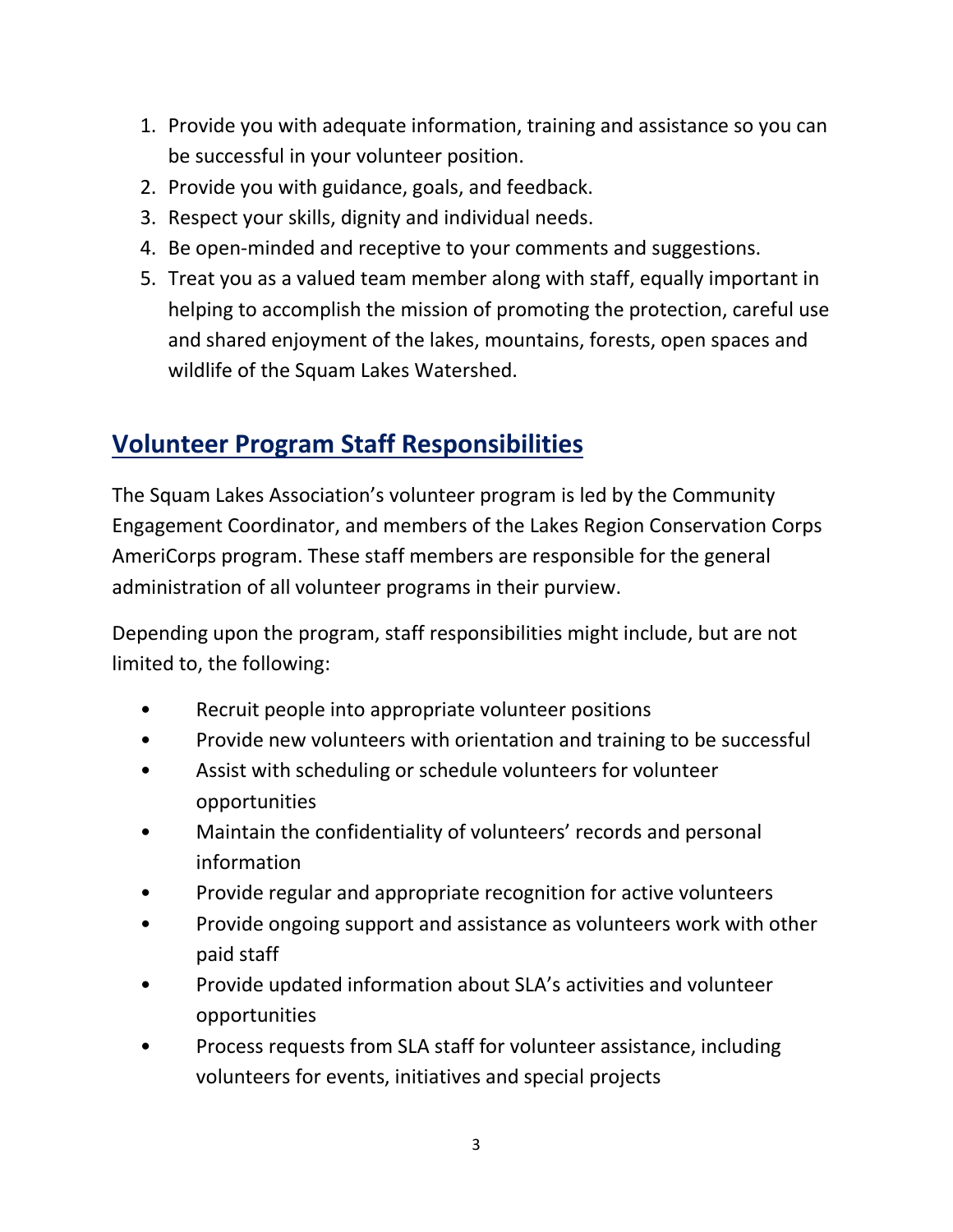• Provide written references pertaining to the volunteer's experience (hours contributed, length of commitment, position description) if requested.

### **Responsibilities of All SLA Volunteers**

#### **GENERAL CONDUCT**

All volunteers are expected to exhibit a professional demeanor toward SLA members, visitors, other volunteers, other employees and members of the community. This includes both appropriate conduct and dress. If, after reviewing this manual, you need clarification of these standards, contact SLA's Community Engagement Coordinator.

#### **HARASSMENT**

The Squam Lakes Association is committed to providing an environment that is free from harassment and unlawful discrimination. In accordance with all federal, state and local laws, the Squam Lakes Association expressly prohibits discrimination or harassment based on race, color, religion, creed, gender, pregnancy, age, national origin, ancestry, physical or mental disability or handicap, citizenship, marital status, sexual orientation, military or veteran's status, or any other protected classification.

The SLA prohibits harassment on any of the bases discussed above. Any volunteer who harasses on any of the bases discussed above will be subject to discipline, up to and including discharge of their services forever. The SLA defines harassment as follows:

*Harassment is verbal and physical conduct that denigrates or shows hostility or aversion toward an individual because of his or her race, color, sex, pregnancy, national origin, age, religion, disability, marital status, sexual orientation or veteran status, or that of his or her relatives, friends, or associates, and that: (1) has the purpose or effect of creating an intimidating, hostile or offensive work environment; (2) has the purpose or*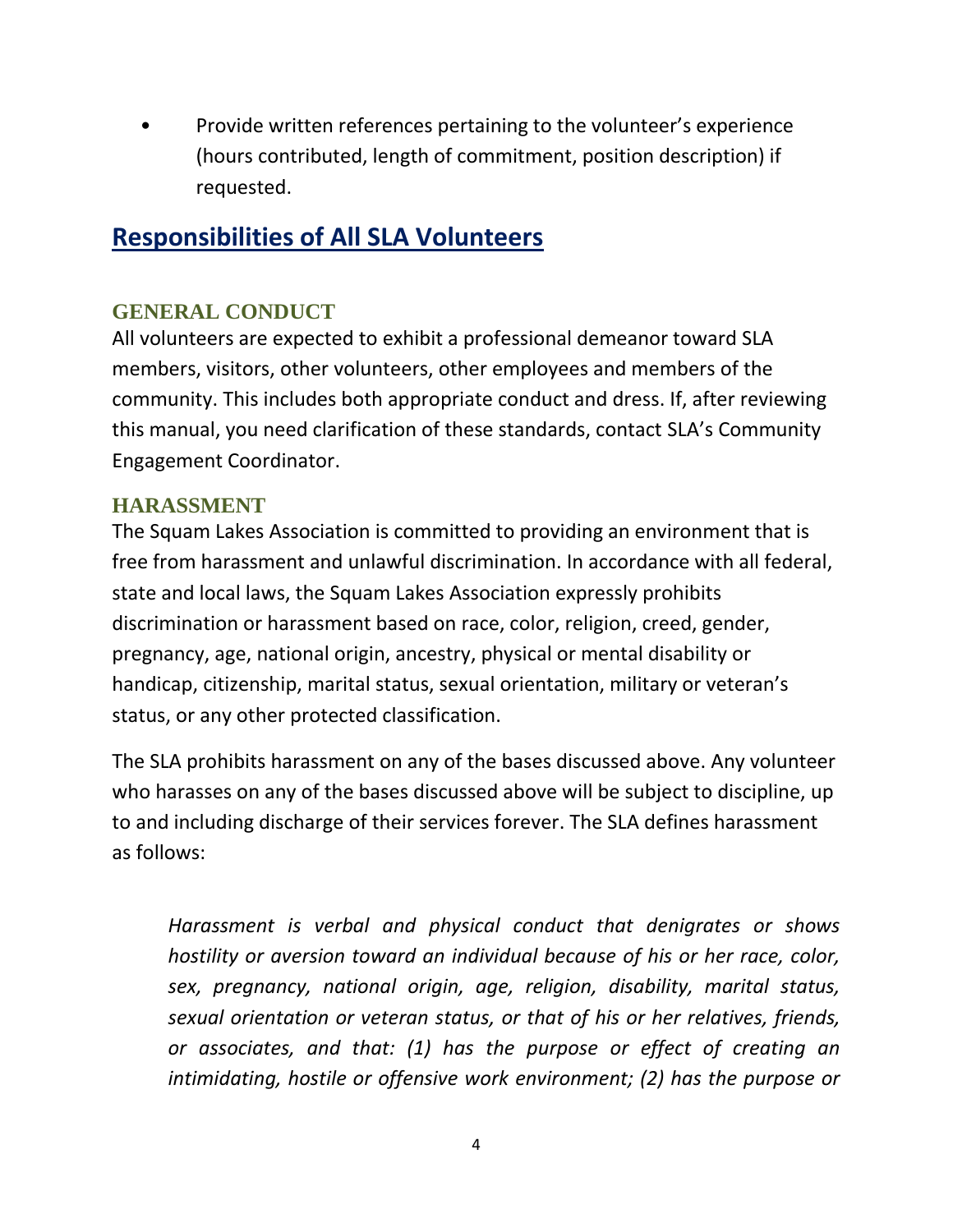*effect of unreasonably interfering with an individual's work performance; or (3) otherwise adversely affects an individual's employment opportunities.*

It is not possible to list all of the circumstances and behaviors that may constitute unlawful harassment in violation of SLA policy. However, the following are some examples of conduct which may constitute harassment depending on the circumstances, including the severity of the conduct and its pervasiveness:

- epithets, slurs, negative stereotyping, or threatening, intimidating or hostile acts that relate to race, color, religion, gender, national origin, pregnancy, age, disability, sexual orientation, marital status, or veteran status; and
- written or graphic material that denigrates or shows hostility toward an individual or group because of race, color, gender, religion, marital status, pregnancy, national origin, age, disability, sexual orientation or veteran status that is placed on walls, bulletin boards, or elsewhere on Town premises, or in circulation in the workplace *and*
- offensive comments, jokes, innuendos, and other statements based on an individual's membership of legally protected categories.

Anyone engaging in sexual or other unlawful harassment will be subject to release from volunteer service. If you believe you are the victim of harassment or have witnessed harassment of any kind, immediately notify the volunteer department.

The Squam Lakes Association will not tolerate any retaliation, harassment or intimidation of any volunteer who makes a complaint under this policy or who assists in a complaint investigation. Any retaliation, harassment or intimidation may result in release from volunteer service.

Investigation of reports of harassment will be conducted, and these investigations will be kept as confidential as is practical. Following the investigation, the volunteer who filed the complaint will be informed of the findings and the action taken. If, as a result of the investigation, the SLA determines that an employee or volunteer has engaged in harassment or illegal discrimination in violation of this policy, SLA will take appropriate corrective measures. Such action may range from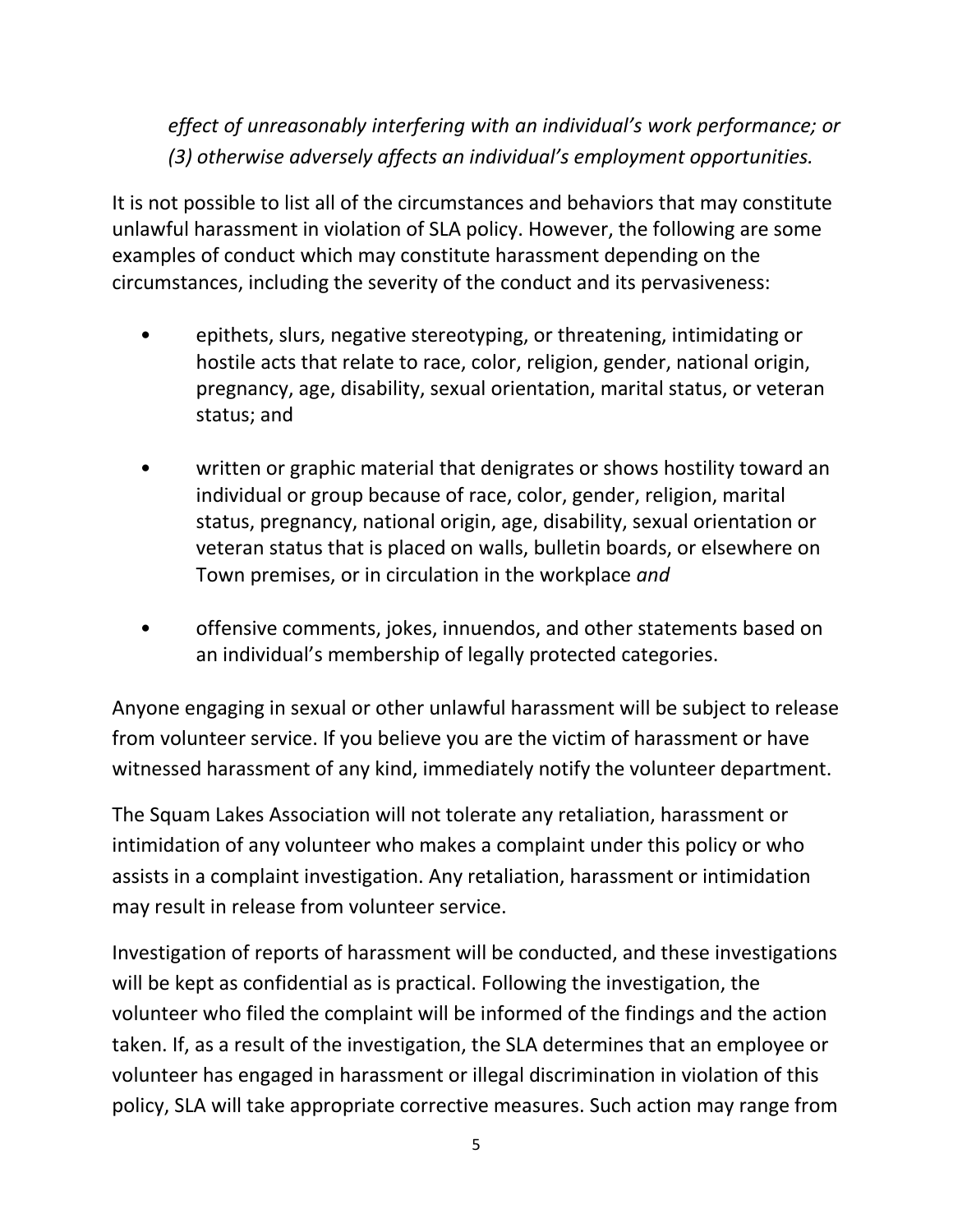counseling to immediate termination of employment, release from volunteer service or possible legal action.

### **SEXUAL HARASSMENT POLICY**

It is the goal of the SLA to promote a workplace that is free of sexual harassment. The SLA expressly forbids and will not tolerate any actions (e.g., words, jokes, comments or gestures) that unreasonably create an intimidating, hostile or offensive environment. Sexual harassment is defined as unwelcome sexual advances, requests for sexual favors, or other verbal or physical conduct of a sexual nature where:

- Submission to such conduct is made a term or condition of volunteering, either explicitly or implicitly;
- Submission to or rejection of such conduct has the purpose or effect of creating an offensive, hostile or intimidating work environment, or;
- Such conduct has the purpose or effect of unreasonably interfering with an individual's performance at work, or creates an intimidating, hostile, or offensive work environment.

Sexual harassment includes a wide range of behaviors from the actual coercion of sexual relations to unwelcome offensive comments, jokes, innuendoes and other sexually-oriented statements and unwelcome emphasizing of sexual identity. Sexual harassment may be indirect and even unintentional. Volunteers are prohibited from bringing into the workplace or otherwise displaying any written materials or pictures that are sexually suggestive or offensive in nature.

Experience has shown that a clear statement to the person engaging in the offensive behavior is often all that is necessary to stop the conduct. If you believe you are being harassed, we encourage you to let the person engaging in the conduct know how you feel. However, if you do not feel comfortable taking this step, we certainly do not require that you do so. If you believe that you have been subjected to sexual harassment, you should report the incident in accordance with the Reporting Procedure contained in this Manual. The matter will be promptly investigated and where it is determined that such inappropriate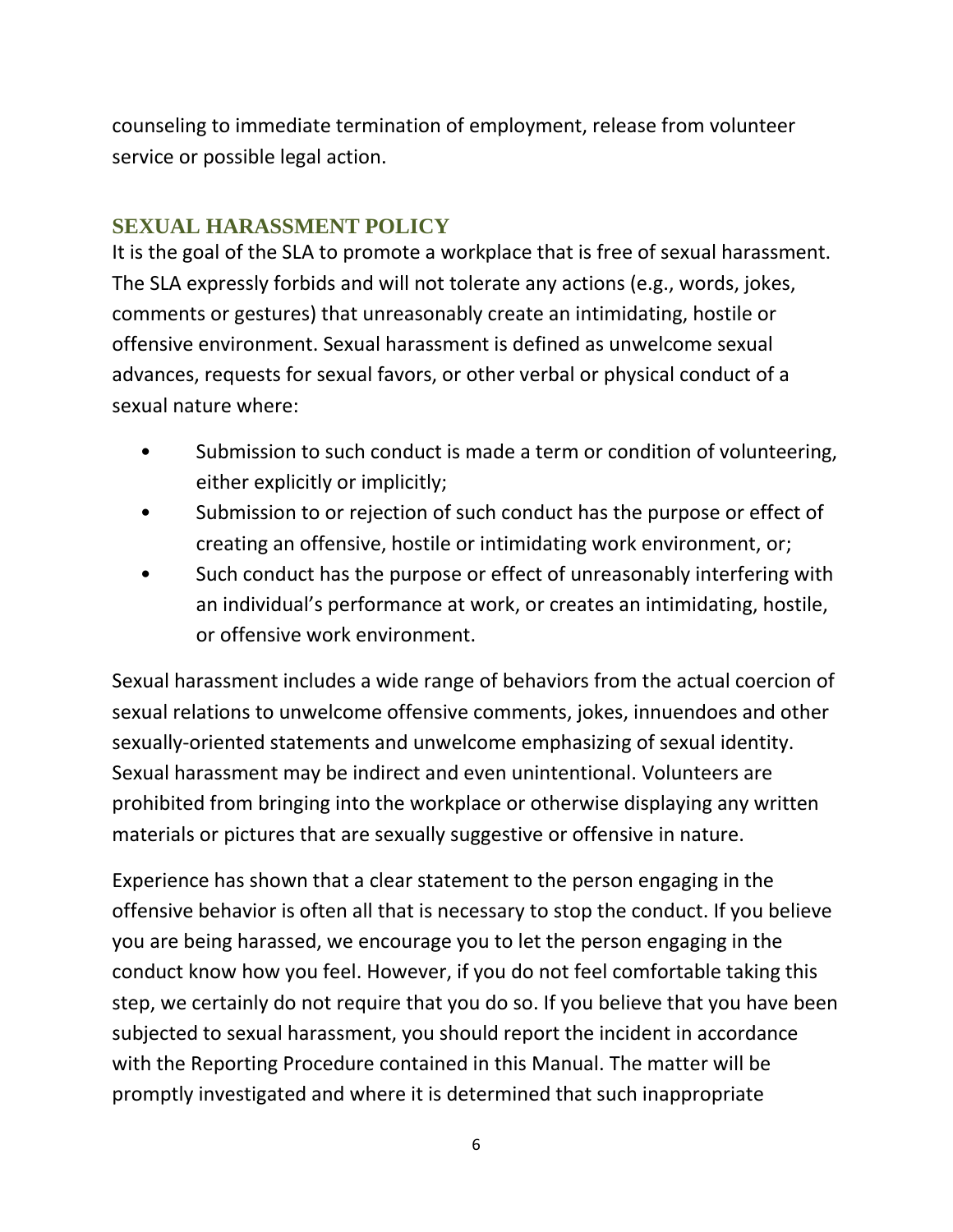conduct has occurred, action will be taken to eliminate and correct the conduct. Volunteers who violate this policy will be subject to disciplinary action, up to and including termination of volunteer services.

#### **SEXUAL MISCONDUCT**

Sexual misconduct includes a range of behaviors used to obtain sexual contact against a person's will. Sexual misconduct is defined as sexual contact without consent by an acquaintance or a stranger and includes: intentional touching without consent, either of the victim or when the victim is forced to inappropriately touch, directly or indirectly, another person without consent. To constitute lack of consent, the acts must be committed either by threat, force, and intimidation or through the use of the victim's mental or physical inability such as when the victim is physically or mentally incapacitated by alcohol or other drugs.

It is the responsibility of any volunteer to report immediately and in writing within 1 day of an occurrence of what he or she believes to be a case of sexual misconduct by another employee, a volunteer, a Board member or a visitor. The report should be made to the Executive Director, the President of the Board of Directors, or the Chairperson of the Personnel Committee. The SLA official with whom the complaint is filed within 1 day of receipt must take action that will initially involve gathering information by interviewing any parties potentially with knowledge or potential involvement in the matter. Pending the outcome of this information gathering process a determination will be made as to the appropriate course of further actions.

#### **DRUG FREE ENVIRONMENT**

SLA is committed to providing a drug free environment for the protection of its employees, volunteers, other non-emplyees, and visitors. The unlawful manufacture, distribution, dispensing, possession or use of any controlled substance is prohibited in the SLA workplace, housing and properties. Because of the serious nature of illegal use or abuse of alcohol, controlled substances, and/or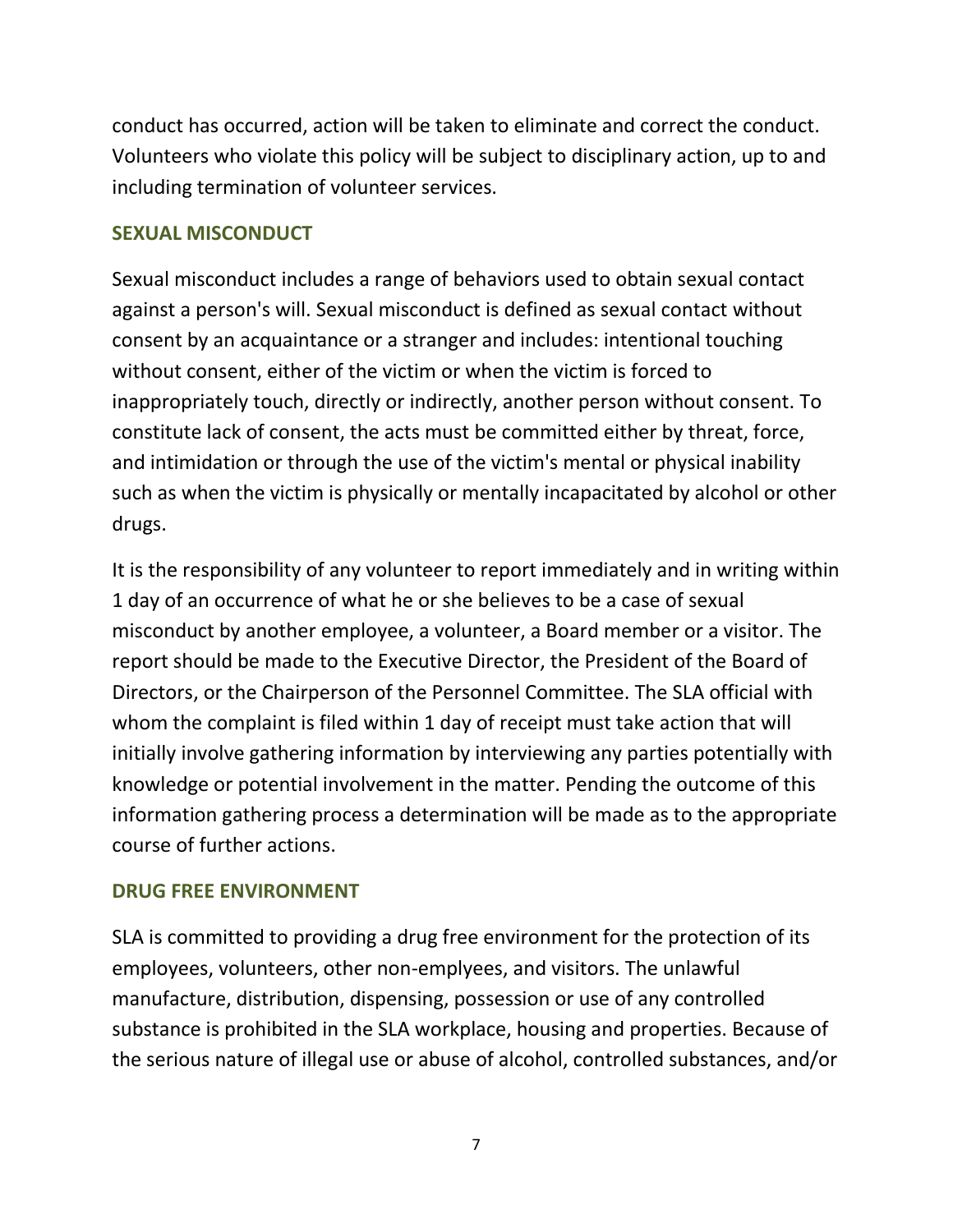medication, violations of this policy will lead to appropriate disciplinary action, up to and including termination.

#### **ALCOHOL**

To maintain a healthy, comfortable, and safe environment for all employees and visitors, no volunteers or SLA staff members are permitted to consume alcohol on SLA property or property managed by the SLA either while on or off duty. No volunteer shall be impaired by alcohol, illegal drugs, or medication during volunteer service hours. This rule applies to all staff members. Exceptions for certain functions may be granted solely at the discretion of the Executive Director. Because of the serious nature of illegal use or abuse of alcohol, controlled substances, and/or medication, violations of this policy will lead to appropriate disciplinary action, up to and including release from volunteer service.

#### **SMOKING**

To maintain a pleasant and healthy environment for employees and visitors, smoking is prohibited in all SLA buildings. Volunteers are expected to adhere to this policy and may politely inform all visitors of the policy if a visitor lights up inside any SLA facility if the volunteer chooses.

#### **FIREARMS POLICY**

Due to the public nature of the housing and campus and the presence of children, the SLA has a strict no firearms policy on the SLA campus.

## **Youth Volunteers**

The Squam Lakes Association welcomes the involvement of younger volunteers in several volunteer positions. The goal is the same as it is for our older volunteers: to have a fun and rewarding experience. Below are the policies to ensure that our young volunteers have a safe experience.

**In the State of New Hampshire the Federal Fair Labor Standards Act prohibits youth under age 12 to volunteer. Youth under age 12 who volunteer as part of a**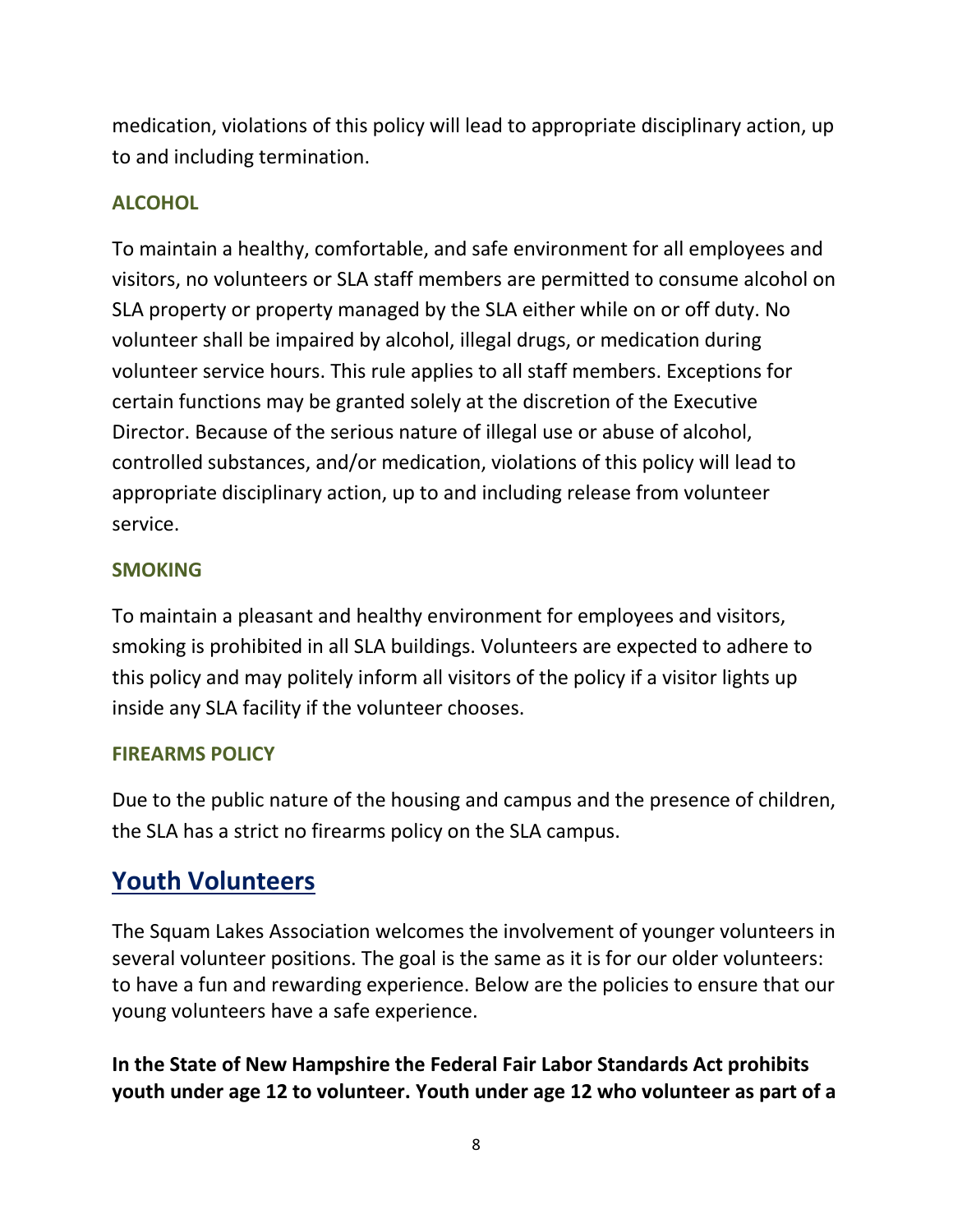**school program or an organized youth program such as 4-H or Scouts are exempt from this prohibition.**

**Working papers are required for all minors under 16 years of age.** Working papers are obtained from the youth's school upon presentation of an organization's request. The procedure is as follows:

1. Prospective youth volunteer gets form "Employer's Request for Child Labor" from his/her school (office of the superintendent, principal, or guidance department) or from SLA's Community Engagement Coordinator

- 2. Form is signed by SLA's Community Engagement Coordinator
- 3. Form is taken back to the school with proof of age (e.g. birth certificate)
- 4. If approved, a Youth Employment Certificate is issued that is then
- 5. Signed by a parent or guardian and
- 6. Given to the Community Engagement Coordinator and filed

**Written parental/guardian permission is required for all 16 and 17 year old minors. The SLA will provide a volunteer waiver form for parents/guardians to complete.**

#### **The volunteer program must keep a record of the date of birth on file for all volunteer minors under the age of 19.**

#### **12-15 YEAR OLDS MAY NOT VOLUNTEER…**

- · During school hours
- · Before 7:00 a.m. or after 9:00 p.m.
- · More than 3 hrs. per day on school days
- · More than 8 hrs. per day on non-school days
- · More than 23 hrs. per week during school weeks
- · More than 48 hrs. per week during non-school weeks

## **Attendance Policies and Procedures**

When you commit to a volunteer position, you become a valuable member of our team and play an important role in the success of SLA's mission. For that reason,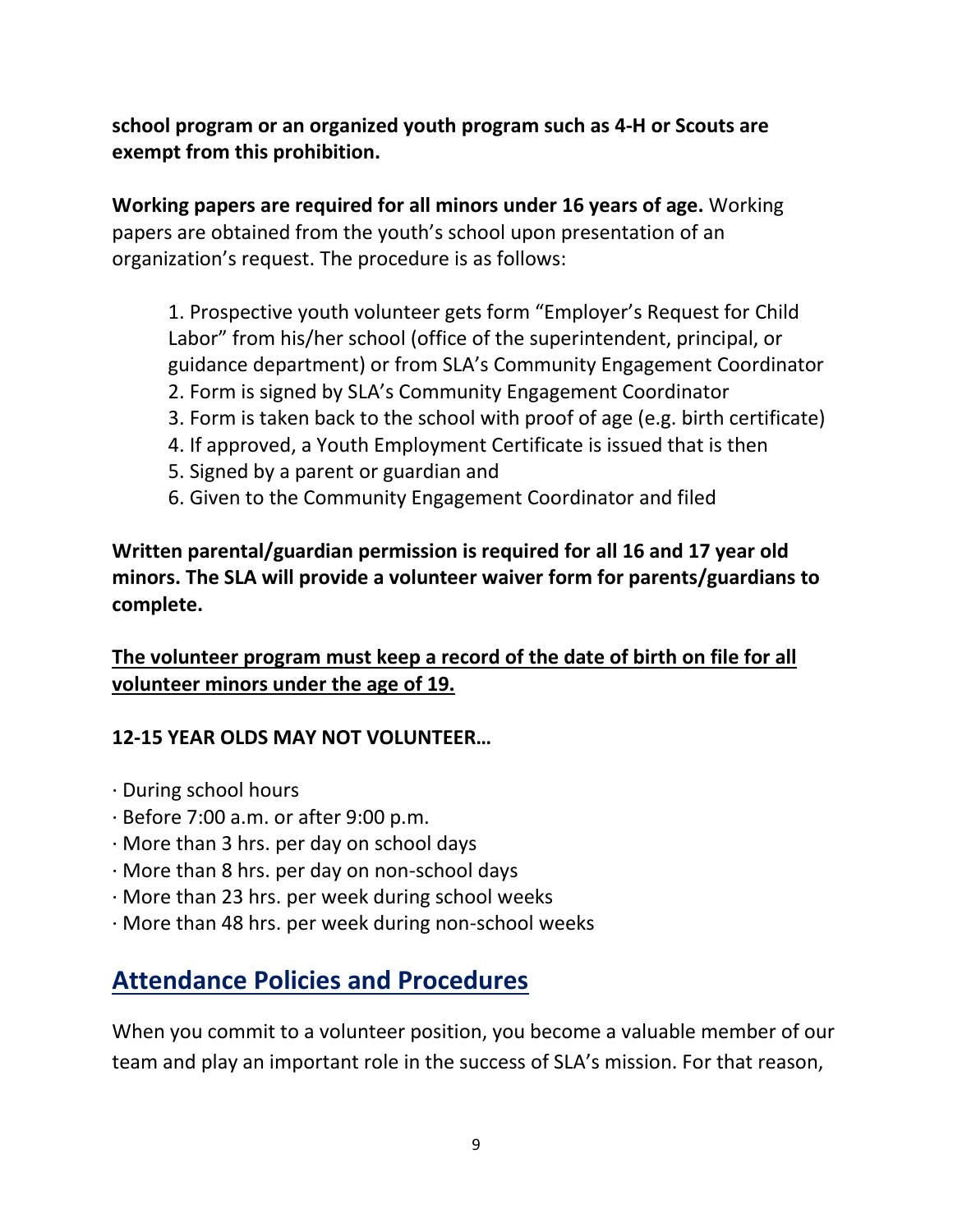we ask that you please do not make a commitment that you may be unable to fulfill, or take on responsibilities for which you feel unqualified.

### **Cancellations and 'no-shows'**

We understand that life happens and you may not always be able to make it to your volunteer shift. If you are not available to complete the volunteer shift(s) for which you have registered, please contact SLA's Community Engagement Coordinator as soon as possible. By doing so, this will make the shift available to other volunteers.

If you can't perform the duties of your volunteer position or meet required deadlines, and you don't notify the volunteer department or your staff contact in advance, your participation in the volunteer program may be adversely affected. We encourage you to try to avoid this situation; by not fulfilling your commitment, you will miss out on some wonderful opportunities to help protect the Squam Watershed.

# **Confidentiality and Nondisclosure Policy**

As a volunteer, you are responsible for maintaining the confidentiality of all proprietary or privileged information of the Squam Lakes Association to which you are exposed while serving as a volunteer. Failure to maintain confidentiality will result in termination of your relationship with the Squam Lakes Association.

When you become a volunteer, you agree and understand that any breach of this confidentiality clause will cause the Squam Lakes Association immediate and irreparable harm. You agree that SLA is entitled to injunctive relief or a preliminary injunction if this confidentiality clause is breached. You agree that the SLA does not need to post a bond if SLA asks a court for a temporary injunction or interlocutory injunctive relief. **Some volunteer positions may require you to sign a Non-Disclosure Agreement.**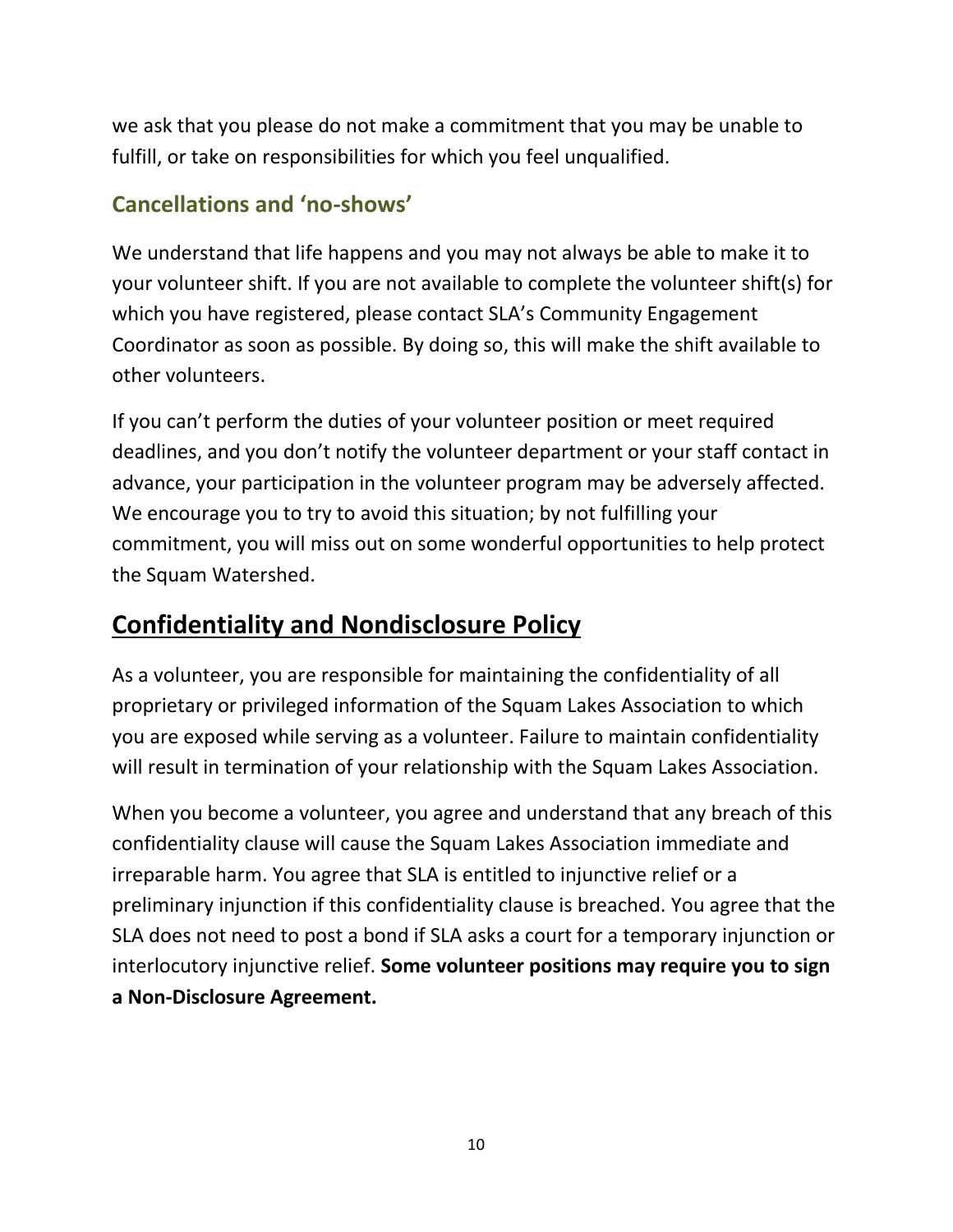# **Volunteer Performance Support**

Our goal is to make sure all our volunteers have wonderful, rewarding experiences with the Squam Lakes Association. Because of that, some volunteer programs offer volunteer training, support programs and performance feedback.

Performance feedback sessions give SLA staff a chance to meet with volunteers one-on-one to review the position description, discuss what's going well, and identify goals and areas for improvement. If, as a volunteer, you have not acted in SLAs' interests, it may be necessary to end the volunteer relationship. Volunteer management staff may end your volunteer relationship at will.

When the relationship between SLA and a volunteer is terminated, all SLA property, if any has been issued, must be returned to the Community Engagement Coordinator immediately. All volunteer benefits will terminate as of that date.

### **Causes for release from volunteer service**

Here are some potential causes for release from volunteer service:

- Breaking of confidentiality
- Failure to adhere to policies or follow procedures
- Failure to report volunteer hours
- **Inactivity**
- Inappropriate drug or alcohol use
- Inappropriate or unprofessional conduct
- Excessive "no-show" for volunteer shifts
- Not fulfilling the duties of the volunteer position
- Misrepresentation of the Squam Lakes Association
- Theft